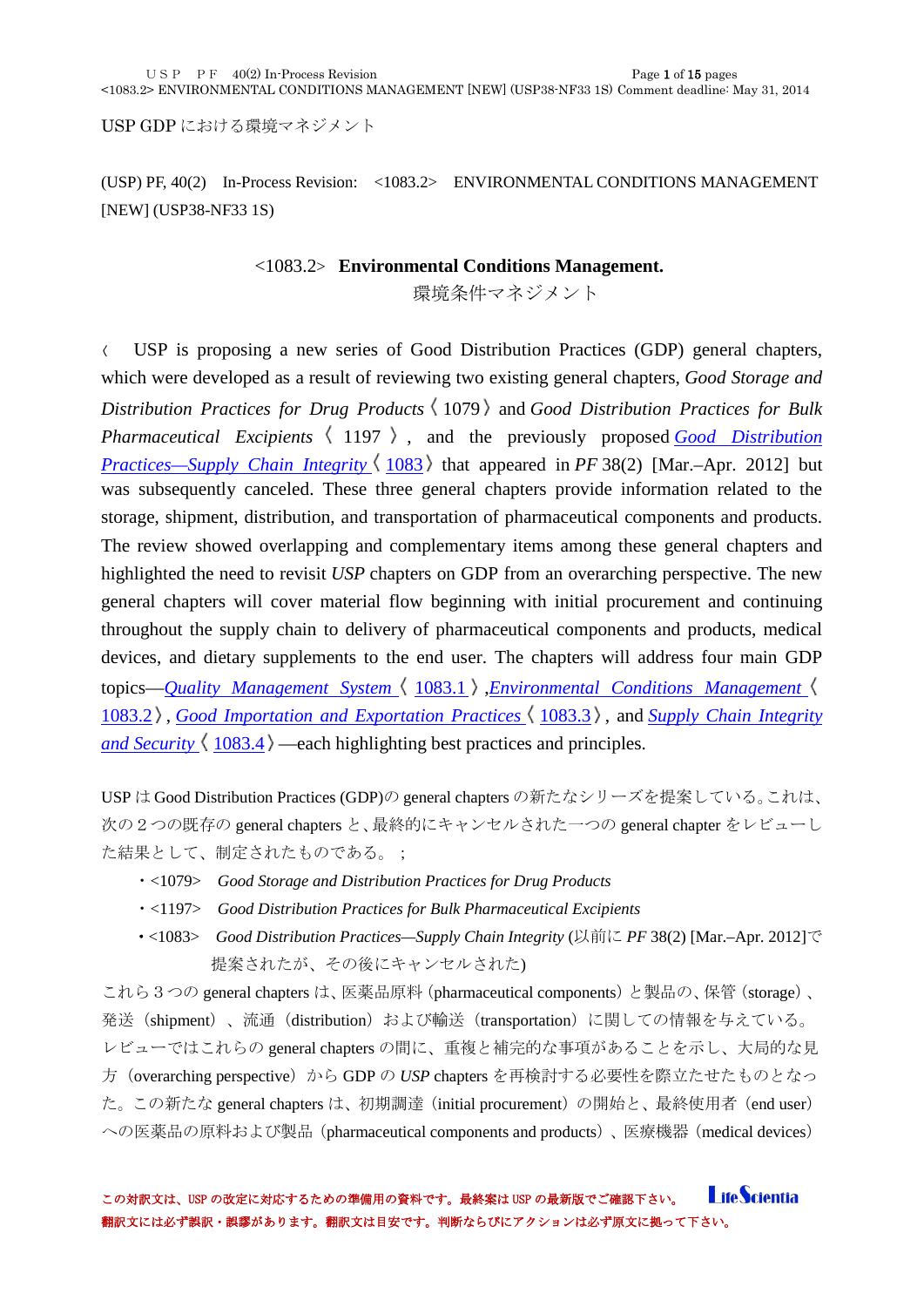USP PF  $40(2)$  In-Process Revision Page 2 of 15 pages

<1083.2> ENVIRONMENTAL CONDITIONS MANAGEMENT [NEW] (USP38-NF33 1S) Comment deadline: May 31, 2014

および健康食品 (dietary supplements) の配送 (delivery) のためのサプライ・チエーン (supply chain) への継続的なつながりのマテリアル・フロー(物品の流れ)をカバーしている。

GDP に係る general chapters は、GDP の話題を以下の4つの章(chapter)として、取り上げることを 予定している。それらの各 general chapter は、best practices(あるべき姿)と原則を示している。

- 1 *[Quality Management System](http://www.usppf.com/pf/pub/data/v402/CHA_IPR_402_c1083_1.html#CHA_IPR_402_c1083_1)* <1083.1>
- -2 *[Environmental Conditions Management](http://www.usppf.com/pf/pub/data/v402/CHA_IPR_402_c1083_2.html#CHA_IPR_402_c1083_2)* <1083.2>
- -3 *[Good Importation and Exportation Practices](http://www.usppf.com/pf/pub/data/v402/CHA_IPR_402_c1083_3.html#CHA_IPR_402_c1083_3)* <1083.3>
- -4 *[Supply Chain Integrity and Security](http://www.usppf.com/pf/pub/data/v402/CHA_IPR_402_c1083_4.html#CHA_IPR_402_c1083_4)* <1083.4>

| 目<br>次                                                       |
|--------------------------------------------------------------|
|                                                              |
|                                                              |
| ENVIRONMENTAL CONTROLLED FACILITIES, EQUIPMENT, AND VEHICLES |
|                                                              |
|                                                              |
|                                                              |
|                                                              |
|                                                              |
|                                                              |
|                                                              |
|                                                              |
|                                                              |
|                                                              |
|                                                              |
|                                                              |
|                                                              |
|                                                              |
|                                                              |
|                                                              |
|                                                              |
|                                                              |
|                                                              |

**LifeScientia** この対訳文は、USP の改定に対応するための準備用の資料です。最終案は USP の最新版でご確認下さい。 翻訳文には必ず誤訳・誤謬があります。翻訳文は目安です。判断ならびにアクションは必ず原文に拠って下さい。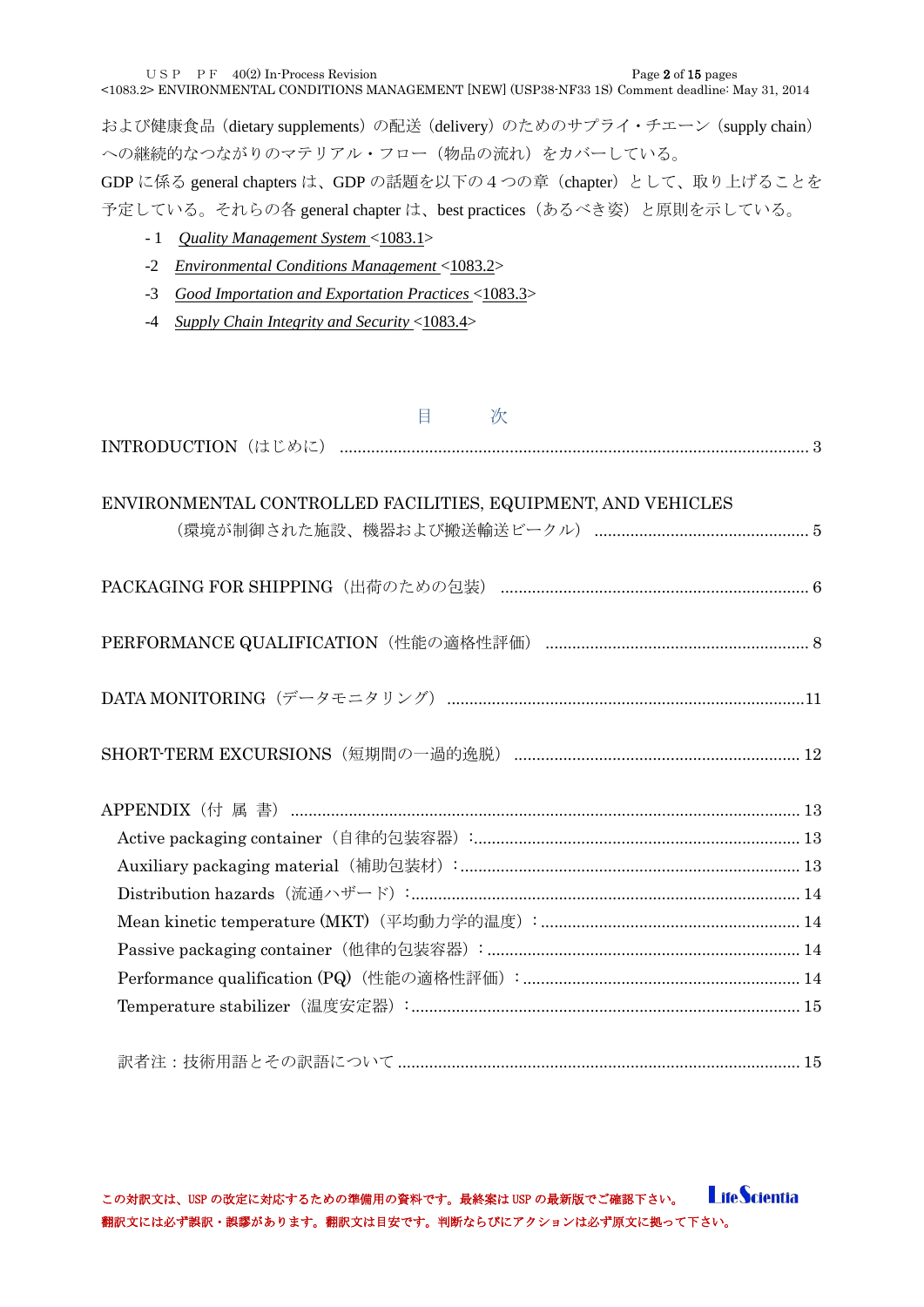(GCPS: D.G. Hunt.) Correspondence Number—C139773 *Comment deadline:* May 31, 2014 *Add the following:*

# $\langle 1083.2 \rangle$  ENVIRONMENTAL CONDITIONS MANAGEMENT

環境条件マネジメント

### INTRODUCTION (はじめに)

<span id="page-2-0"></span>Environmental Conditions Management is a system put in place to control environmental conditions (e.g., temperature, relative humidity, light, oxygen, shock, vibration, and other conditions) that can affect the quality of materials and products in the supply chain. During storage and distribution, the following two approaches can be used to keep the product within its required labeled specifications:

「環境条件マネジメント (Environmental Conditions Management)」とは、サプライ・チェーンにお いて原料(materials)および製品の品質に影響するような環境条件(例えば、温度、相対湿度、光、 酸素、衝撃(ショック)、振動および他の条件)を適切に制御する仕組み(システム)を意味する。 保管および流通 (distribution) 中は、その要求されている表示をされた規格内に保持 (keep) する ために以下に述べる2つのアプローチが使用できる。:

- Controlling the environmental conditions in equipment, storage rooms, and transportation vehicles, where applicable, by means of devices such as a heating, ventilation, and air-conditioning (HVAC) system, refrigerator, or (de)humidifier 機器、保管室、および(該当する場合は)搬送輸送ビークル (transportation vehicles) の中の 環境条件の制御。これは、必要な場合には、空調(heating, ventilation, and air-conditioning ; HVAC) システム、冷蔵庫 (refrigerator) あるいは加湿機 (humidifier) /除湿機 (de-humidifier) のような機器によって行う。
- Using packaging materials that allow the control of environmental conditions (e.g., insulated containers, thermal blankets, temperature stabilizers, desiccants, light-resistant material)

環境条件の制御を可能とする包装材(packaging materials)の使用。(例えば、断熱性容器 (insulated containers)、保温ブラケット(thermal blankets)、温度安定器(temperature stabilizers)、 乾燥材 (desiccants)、遮光材 (light-resistant material) など)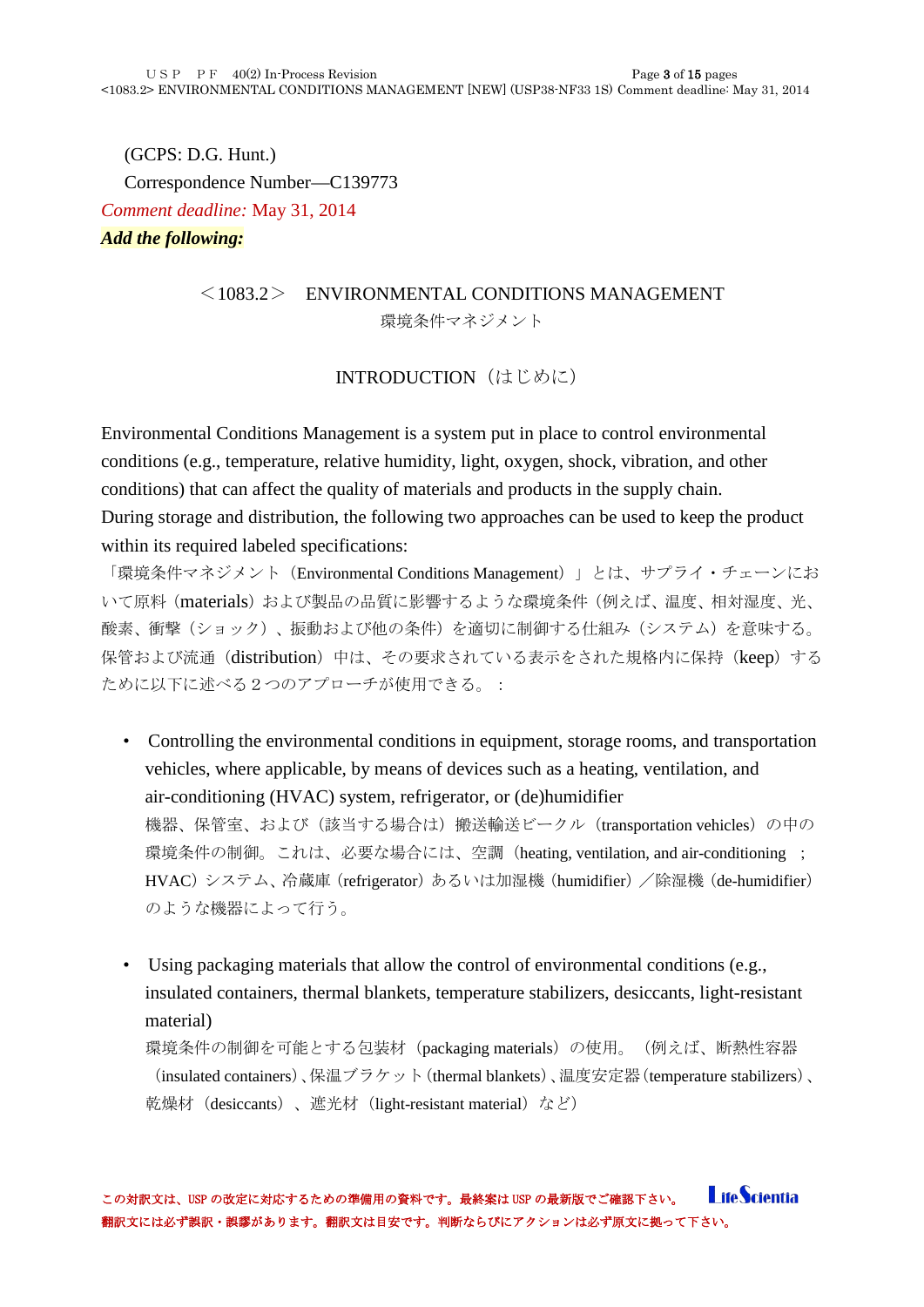Whichever approach is used, the system should be qualified or monitored for validation or both. The scope of this chapter provides general guidance on key aspects of the control of environmental conditions during the distribution of products.

It is not intended that this chapter establish temperature ranges and relative humidity control or other environmental conditions to maintain the integrity of the material or product during distribution. (See *Packaging and Storage Requirements*  $(659)$  for temperature-related definitions.)

いずれのアプローチを使用する場合にも、そのシステムは、適格性評価(qualified)または、バリデ ーションのためのモニタリング、あるいはその両方を行うこと。

この chapter の適用範囲は、製品の流通 (distribution) の環境条件の制御の重要な概念についての一 般的なガイダンスを与えることである。

この chapter は、流通中の原料あるいは製品の完全性 (integrity) を維持するための温度範囲および 相対湿度管理、あるいは他の環境条件の確立をすることは、その目的としていない。(温度の関連 する定義は、*Packaging and Storage Requirements <*659*>*を参照されたい)

#### The chapter is structured in five sections as shown in *[Figure 1](http://www.usppf.com/pf/pub/data/v402/CHA_IPR_402_c1083_2.html#CHA_IPR_402_c1083_2fig1)*.

この章は[、図1に](http://www.usppf.com/pf/pub/data/v402/CHA_IPR_402_c1083_2.html#CHA_IPR_402_c1083_2fig1)示したように、5つのセクションから構成されている。



Figure 1. Environmental conditions management–chapter structure.

図 1. 環境条件メネジメントの chapter の構成.



左図は、図1のセクション構成を別の視 点から作成したものである。相互が関連 しあって、一つの環境条件マネジメント を構成していることを意味している。 (訳者作図)

**LifeScientia** この対訳文は、USP の改定に対応するための準備用の資料です。最終案は USP の最新版でご確認下さい。 翻訳文には必ず誤訳・誤謬があります。翻訳文は目安です。判断ならびにアクションは必ず原文に拠って下さい。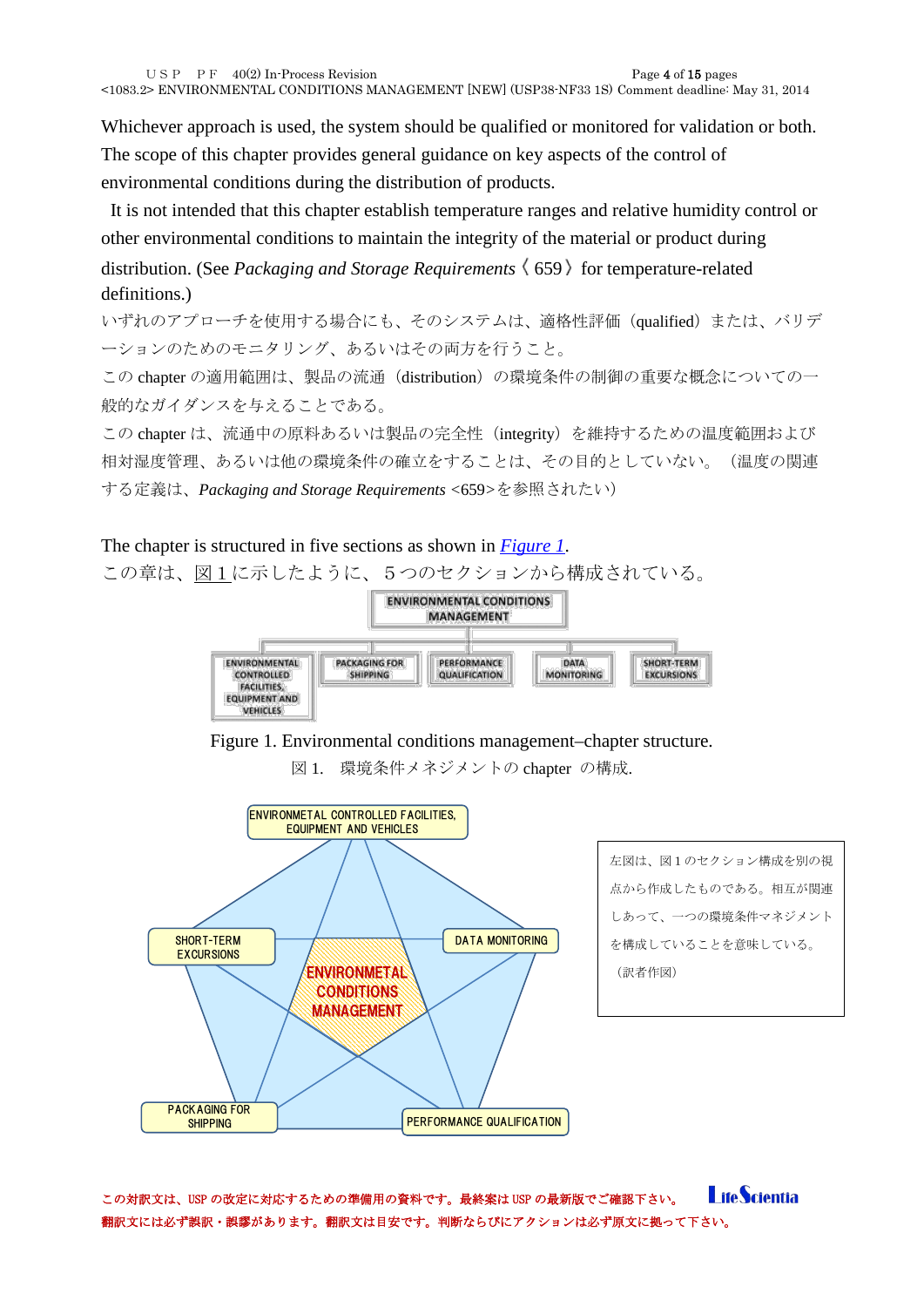# <span id="page-4-0"></span>ENVIRONMENTAL CONTROLLED FACILITIES, EQUIPMENT, AND VEHICLES (環境 が制御された施設、機器および搬送輸送ビークル)

General requirements for storage facilities, equipment, and dedicated transportation vehicles are provided in *[Quality Management System](http://www.usppf.com/pf/pub/data/v402/CHA_IPR_402_c1083_1.html#CHA_IPR_402_c1083_1)*  $\langle 1083.1 \rangle$ . Resources Management. In this chapter, facilities, equipment, and transportation vehicles are emphasized as systems functioning to control environmental conditions in accordance with product specifications. 保管のための施設、機器および専用の搬送輸送ビークルの一般的要求事項は、[<1083.1>](http://www.usppf.com/pf/pub/data/v402/CHA_IPR_402_c1083_1.html#CHA_IPR_402_c1083_1) *Quality [Management System](http://www.usppf.com/pf/pub/data/v402/CHA_IPR_402_c1083_1.html#CHA_IPR_402_c1083_1)* の Resources Management に与えられている。この chapter では、輸送用ビークル は、製品規格に従った環境条件を制御する機能を持つシステムであることが強調される。

The organization should have a written procedure for the storage and transportation of materials or products, taking into account the following as appropriate:

組織 (organization) は、それが該当する場合は以下の事項を考慮して、原料 (materials) または製品 の保管および輸送(transportation)の手順書をもつこと。

- Material or product category (narcotics, medical devices, prescription pharmaceuticals, temperature sensitive, hazardous products, and others) 原料または製品のカテゴリー(麻薬(narcotics)、医療機器(medical devices)、処方箋薬 (prescription pharmaceuticals)、温度感受性医薬品(temperature sensitive)、有害医薬品 (hazardous products) およびその他)
- Layout (e.g., floor-standing pallets, pallet racking, boxes inside the refrigerators, and others)

レイアウト(例えば、据置き型パレット(floor-standing pallets)、パレット・ラッキング(pallet racking)、冷蔵庫内のボックス (boxes inside the refrigerators) その他)

- Volume of stored product (including peaks of storage) 保管する製品の量(保管量のピーク時を含む)
- Air circulation and environmental conditions (e.g., temperature, relative humidity, pressure, and other conditions) 空気循環と環境条件(例えば、温度、相対湿度、圧力、および他の条件)
- Contingency plan for outages and breakdowns 機能停止(outages)および故障(breakdowns)の緊急時対応策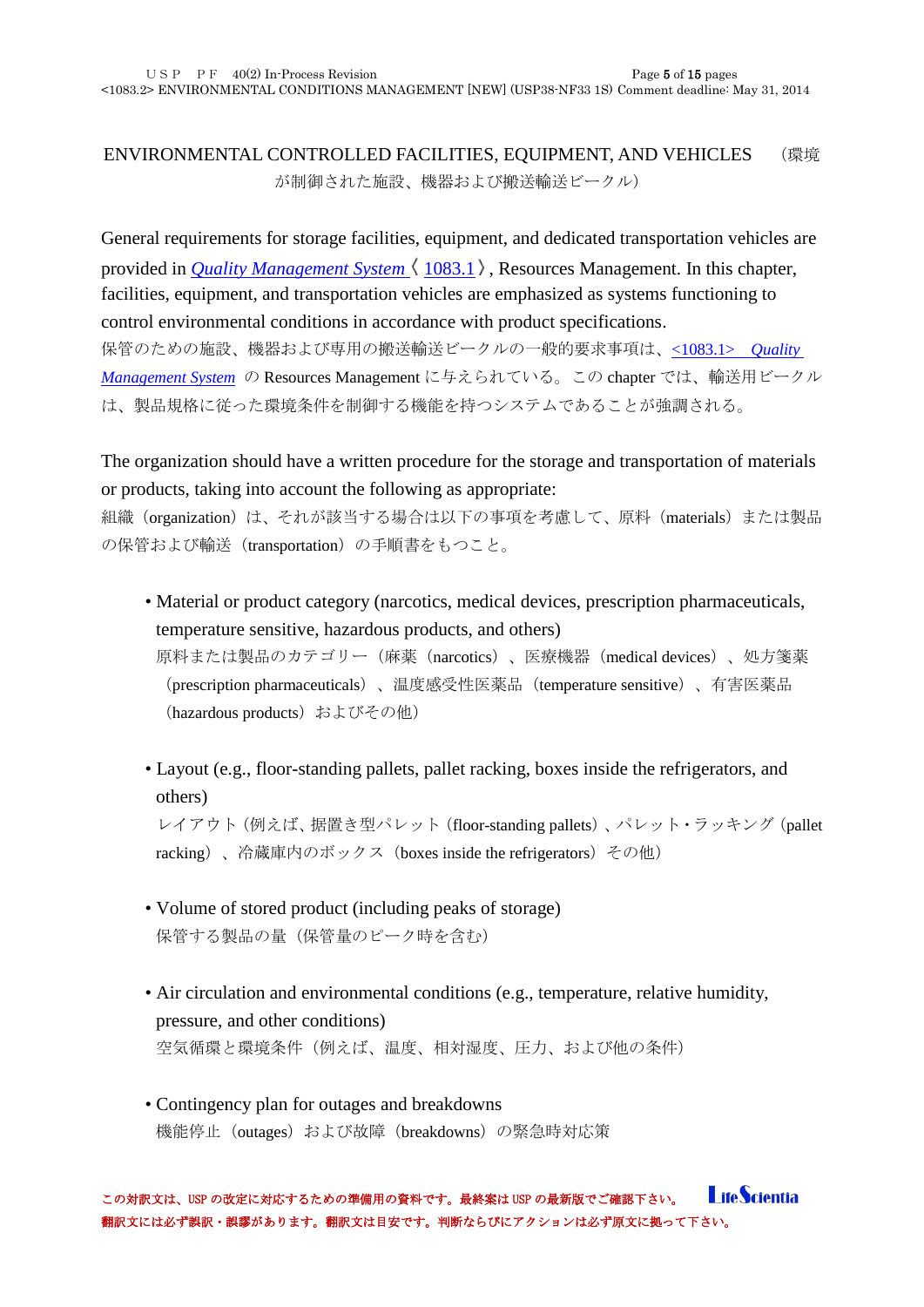The procedure should be written on the basis of a risk assessment of factors that can impact material or product quality during storage.

手順書は、保管中の原料または製品の品質に影響を及ぼす因子のリスク・アセスメントに基づいて 記載すること。

All facilities, equipment, and dedicated temperature-controlled transportation vehicles should be challenged under a performance qualification protocol.

全ての施設、機器および専用の温度制御可能な輸送用ビークルは、性能適格性評価プロトコールの 下でチャレンジを行うこと。

#### PACKAGING FOR SHIPPING (出荷のための包装)

<span id="page-5-0"></span>The organization should have a written procedure for the passive packaging system used for shipping. The procedure should be written on the basis of an assessment of risk factors that can impact material or product quality during shipping, including but not limited to the following: 組織は、配送(shipping)のために使用する他律的な包装システム (passive packaging system)の手順 書を持つこと。その手順書は、配送(shipping)中の原料の製品品質にインパクトを与えることので きるリスク因子(risk factors)のアセスメントに基づいて文書化すること。それらにリスク因子(risk factors)には以下のものが含まれるが、これに限定されるものではない。:

- Protection required for the material or product 原料あるいは製品に必要な保護措置
- Environmental conditions (e.g., temperature and relative humidity) at which the material or product can be transported and temporarily stored (e.g., receiving, shipping, customs areas) 原料または製品を保管する、あるいは一時的に仮置きする環境条件(例えば、温度と相対湿度) 一時的な仮置きには、例えば、受取、荷造り(shipping)、あるいは通関(customs)などの区域 がある。
- Packaging system selection and auxiliary packaging materials used for shipping, with selection based on the specified storage conditions for the material or product and the transportation mode, lanes, and duration

発送(shipping)のために使用する包装システムの選択と、付帯する包装材料(auxiliary packaging materials)。これらの選択は、原料の規定された保管条件と、輸送様式、lanes(輸送経路?)、 および時間的長さ(durations)に基づいて行われる。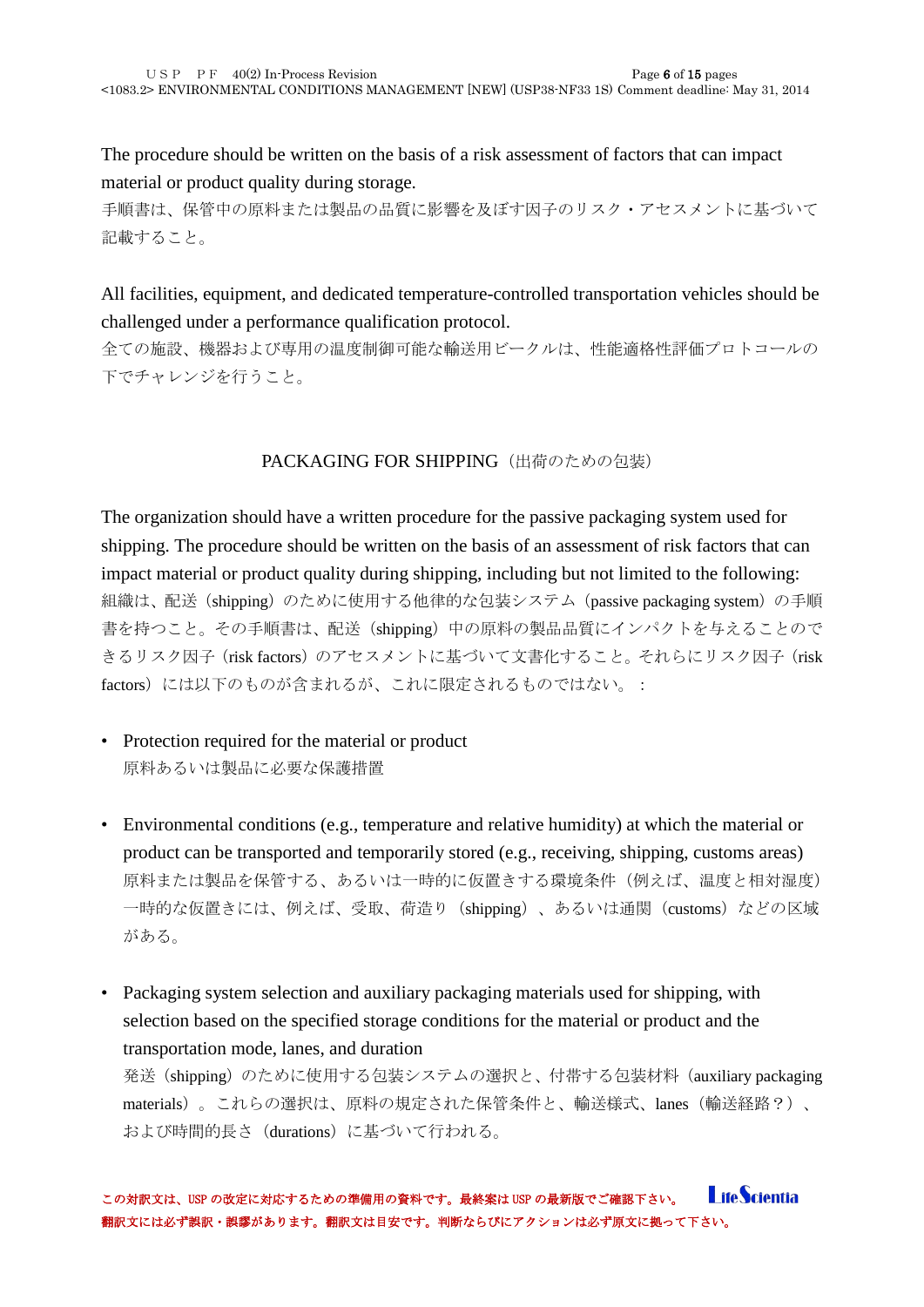- Package configuration for shipping, based on qualification studies (e.g., how many gel pack layers, location of gel packs, and other factors) 発送時の包装形態:これは適格性評価調査(qualification studies)に基づいて決定される。例えば、 どの位多くのゲルパック層とするか、ゲルバックの位置、およびその他の要因などである。
- Monitoring device requirements: quantity, type, and position within the package system (see Monitoring Devices—Time, Temperature, and Humidity<1118>) モニタリング機器の要求 (monitoring device requirements): 包装システム内の量、タイプ、およ び位置 ( <1118> Monitoring Devices – Time, Temperature, and Humidity を参照のこと)
- Tamper-evident closure systems for the packaging system 包装システムに対する開封明示の封印システム(tamper-evident closure systems)
- Forms or records or both to register data during shipping and temporary storage 発送 (shipping) および仮置き (temporary storage) 中のデータ登録のための様式 (forms) または 記録、あるいはその両方
- Documentation necessary for shipping (e.g., labeling, tamper-evident seals, courier documents, and others) 発送 (shipping) に必要な文書(例えば、表示、不正開封防止シール (tamper-evident seals) 宅配 便文書(courier documents)、およびその他)

Labeling should provide all the information necessary to comply with national and international guidelines on GDPs, environmental conditions during distribution, and compliance with any other national or international rules and regulations.

ラベリング(labeling)は、「GDPs に関連する国外および国内のガイドラインの順守」、「配送中 の環境条件」、および「国内あるいは国外の法令及び規則の順守」に必要な情報の全てを与えるこ と。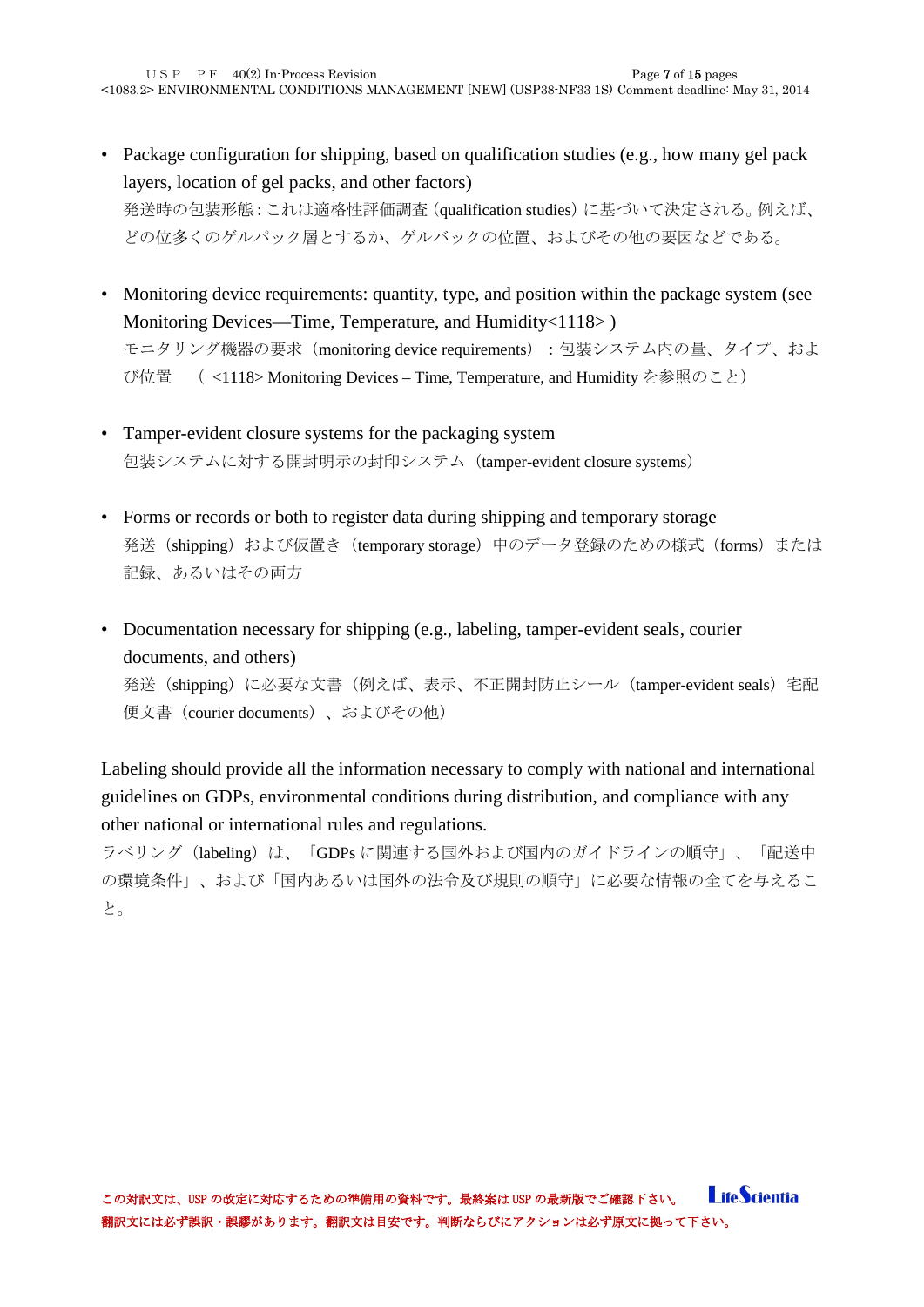#### PERFORMANCE QUALIFICATION (性能の適格性評価)

<span id="page-7-0"></span>*Performance Qualification* (PQ) should be carried out to evaluate if the equipment, warehouse facilities, utilities, shipping containers, and dedicated temperature-controlled vehicles perform as required.

性能の適格性評価(*Performance Qualification*;PQ)は、機器、倉庫(warehouse facilities)、用役(utilities)、 発送容器 (shipping containers)、および専用温度制御可能な輸送ビークル (dedicated temperature-controlled vehicles;訳注 トラックなどを含む輸送手段)が、要求されているように性能 を発揮しているかどうかを評価すること。

Performance qualification can be any of the following: 性能の適格性評価は、以下の何れにより行うことが出来る:

• Prospective: When documented evidence for PQ is generated before the start-up of the operation or system (e.g., using laboratory simulations for shipping containers or transportation modes)

予測的(Prospective): PQ の文書化された証拠が、作業(operation)あるいはシステムのスタ ート前に発生する場合(例えば、発送容器あるいは輸送様式(transportation modes)に対するラボ・ シミュレーションを使用するなど)

- Concurrent: When documented evidence for PQ is generated during the actual operation of the system (e.g., real-time monitoring of an actual shipping container or storage area) 同時的(Concurrent): PQ の文書化された証拠が、そのシステムの実際の作業(actual operation) 中に発生する場合(例えば、実際の輸送容器あるいは保管区域のリアルタイムモニタリング)
- Retrospective: When documented evidence for PQ is generated using historical data for systems (e.g., temperature/humidity monitoring logs) 回顧的(Retrospective): PQ の文書化された証拠が、システムの履歴データを使用して発生す る場合(例えば、温度/湿度のモニタリングログ)

PQ for transport systems (shipping container and dedicated vehicles) should reflect actual load configurations and expected environmental conditions.

搬送システム(transport systems; 輸送容器および専用の搬送ビークル)の PQ は、実際の梱包形態 (actual load configurations)と、予想される環境条件(expected environmental conditions)を反映させ ること。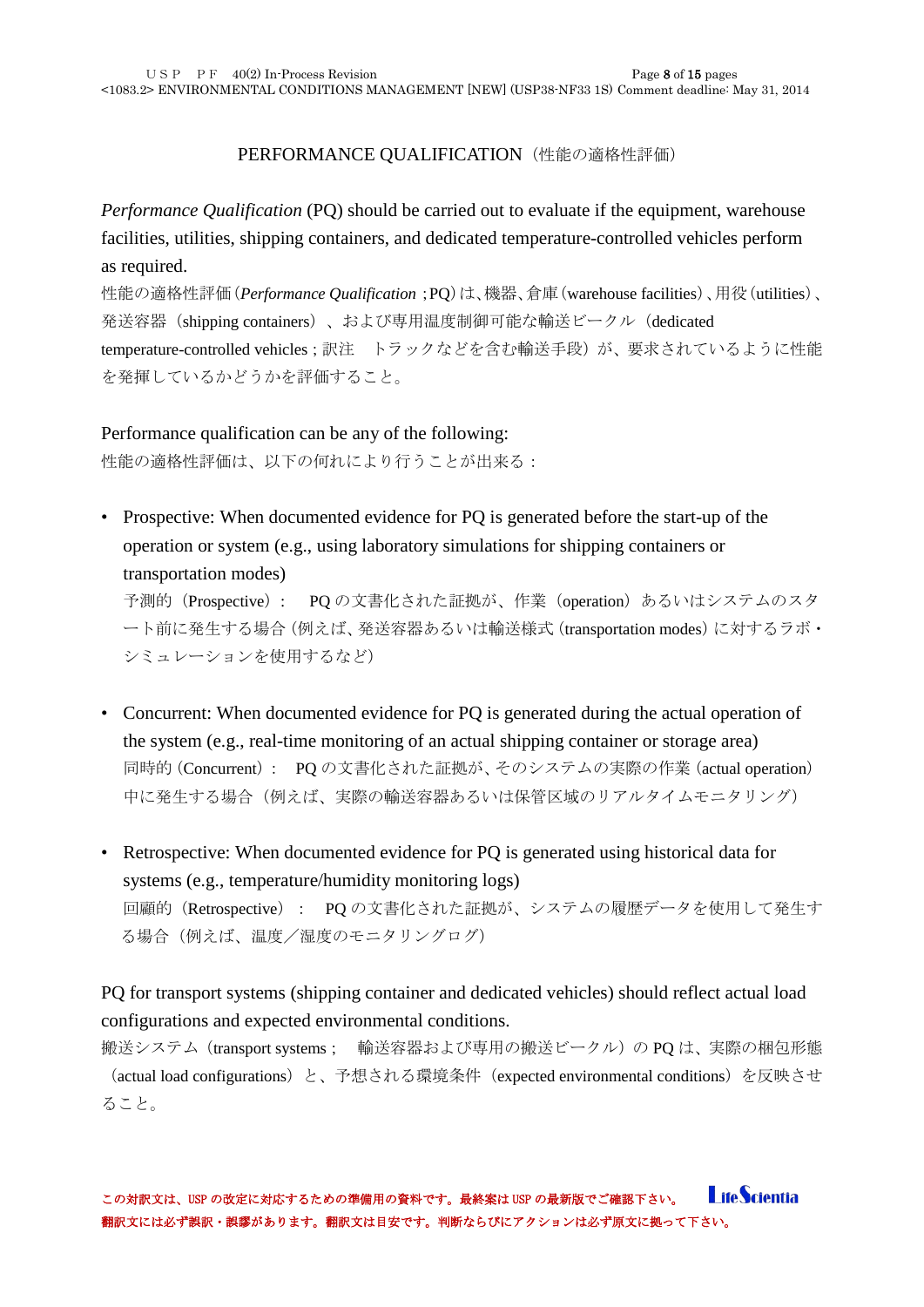Testing should be performed on both active and passive thermal packaging systems. Organizations should perform a prospective PQ (simulating the distribution environment to perform challenge tests) when appropriate, and then a concurrent qualification when products are monitored in their shipping environment.

試験は、自律的および他律的の温度包装システム (active and passive thermal packaging systems)の両 方について行うこと。

組織は、それが適切である場合には、予測的 PQ (prospective PQ) (チャレンジ試験を行うために流 通環境(distribution environment)をシミュレートする)を行なう。製品がその出荷環境でモニタリ ングされている場合は、引き続き、同時的な適格性評価(concurrent qualification)を行うこと。

For organizations that are shipping products without a prospective or concurrent PQ, each cargo should be monitored and a retrospective PQ done using historical data and a risk assessment to justify the method used.

予測的あるいは同時的な PQ を行うことなしに製品を発送する組織は、各貨物 (cargo) をモニタリ ングし、回顧的 PQ を行うこと。 回顧的 PQ は、履歴データ(historical data)を使用し、かつリス ク・アセスメントを行うこと。

Spot checks using calibrated monitoring systems should be done periodically to ensure maintenance of the shipping qualification status (for transportation methods not using monitoring for each shipment) and to support risk assessment.

キャリブレートされたモニタリングシステムを使用してのスポット的なチェックは、(各出荷包装 形態のモニタリングを使用しない輸送形態に対しては)発送の適格性評価の状態の維持を保証し、 かつ、リスク・アセスメントを裏付けること。

For shipping container PQ, several standards are available for evaluating performance of packaging systems during transportation. Organizations with standard test methods for this purpose include the American Society for Testing and Materials (ASTM) and the International Safe Transit Association (ISTA).

発送容器の PQ に関しては、輸送中の包装システムの性能を評価をするために、幾つかの基準

(standards)の利用が可能である。この目的のための標準試験方法(standard test methods)を提供し ている組織には、次のものがある。

・the American Society for Testing and Materials (ASTM)

・International Safe Transit Association (ISTA).

PQ protocols should be approved prior to execution. Thermal PQ protocols should be written to ensure that shipping containers, dedicated vehicles, and storage facilities can maintain the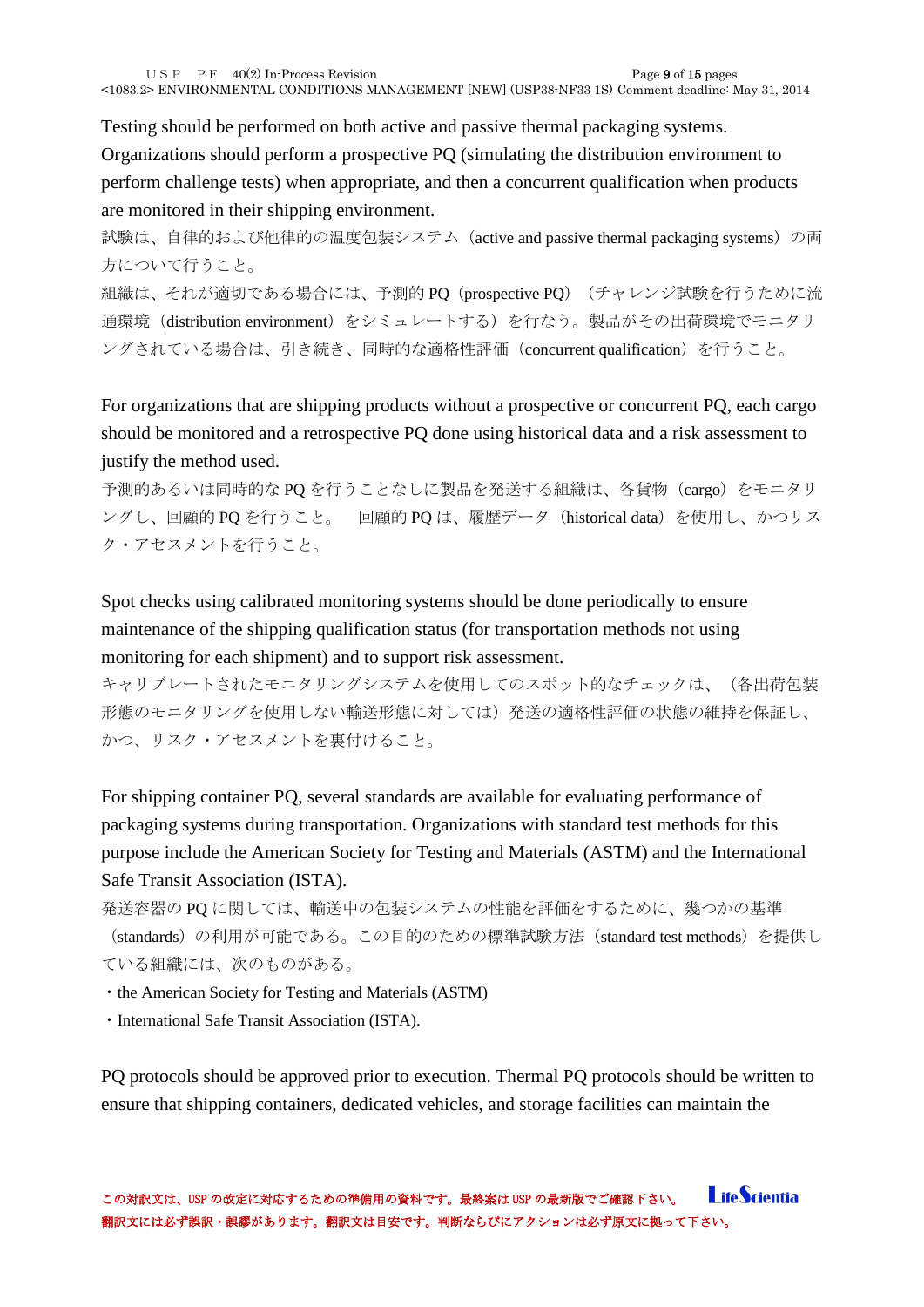temperature range specified for the product, even when faced with extreme outside temperatures. The protocol should take into account, where applicable, at least the following:

PQ のプロトコールは、実施前に承認を受けること。温度に係る PQ プロトコール(Thermal PQ protocols) は、発送容器 (shipping containers)、専用の輸送用ビークル (dedicated vehicles)、およ び保管施設が、極端に異なる外部温度に曝露された場合であってさえも、規定された温度範囲に維 持できることの保証をすること。そのプロトコールは、以下に掲げる内容が該当する場合には、少 なくても次の事項を考慮すること。;

- Responsibilities, including third parties 責任、これにはサードパーティ(third parties)も含まれる。
- Material or product storage requirements as established by means of stability studies (temperature and relative humidity ranges allowed during storage and transportation) 安定性調査の方法によって確立された原料(material)あるいは製品の保管要求事項 (保管および輸送 (transportation) 中に許容される温度および相対湿度範囲)
- Description of the storage room or payload compartment, including dimensions, layouts, active environmental controls (coolers, heaters, mechanical stabilizers for minimizing vibration, and others), temperature stabilizers, and power systems (electrical, battery, and others)

保管室(storage room)あるいは搭載区画(payload compartment)の記述。

これには寸法(dimensions)、ペイロード、レイアウト、自立型(active)環境制御(クーラー、 ヒーター、振動を最小化するための機械的安定装置、その他)、温度安定器、および電源システ ム(電子的、バッテリー、その他)が含まれる。

- Location and volume of the material or product inside the storage room or shipping container 保管室あるいは発送容器 (shipping container)の内側の、原料あるいは製品の位置と容積
- Packaging material 包装材の材質
- Environmental conditions during storage and transportation 保管および輸送中の環境条件
- Transportation mode, route, and duration
- 輸送の様式、経路、およびその期間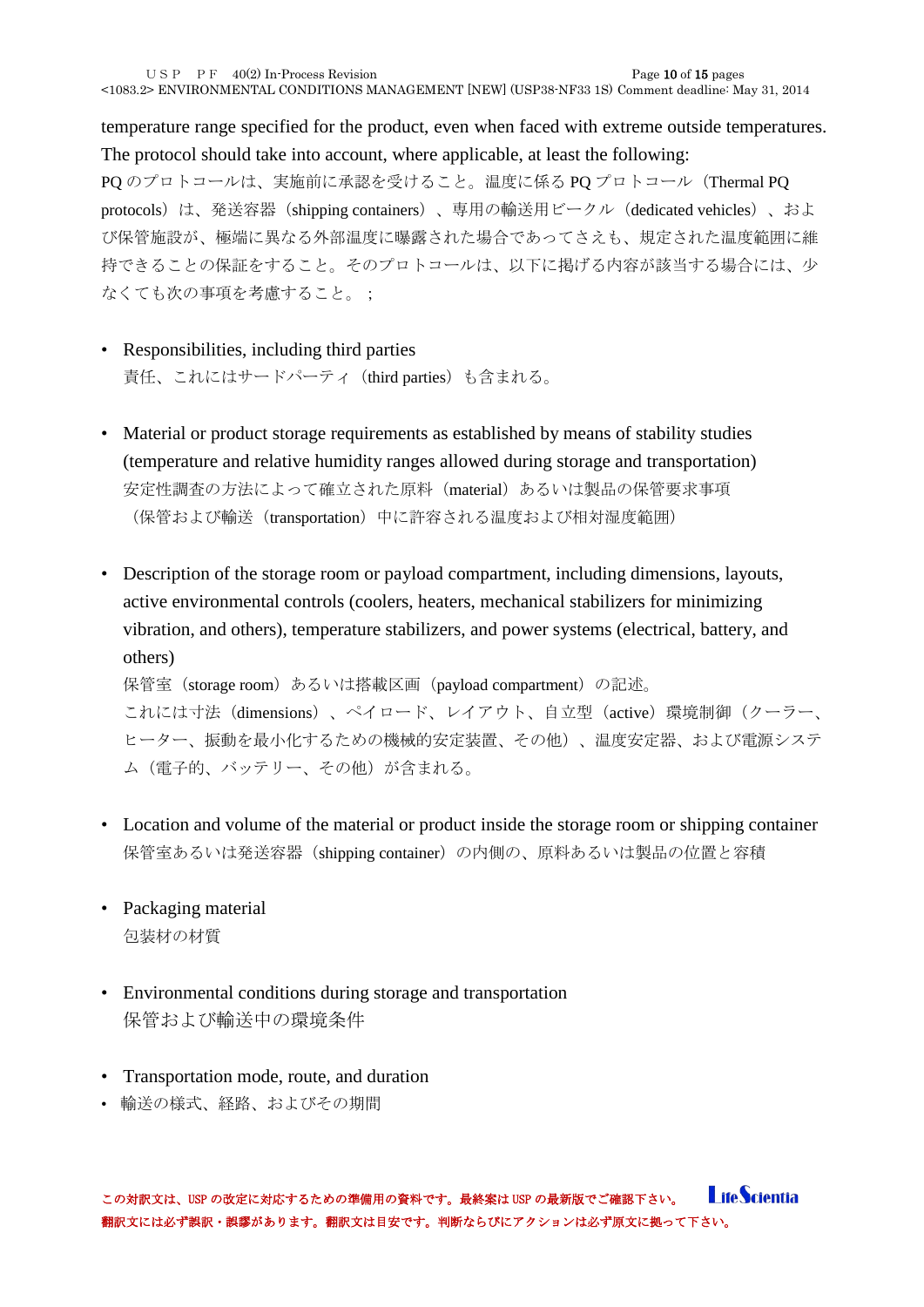USP PF  $40(2)$  In-Process Revision Page 11 of 15 pages

<1083.2> ENVIRONMENTAL CONDITIONS MANAGEMENT [NEW] (USP38-NF33 1S) Comment deadline: May 31, 2014

- Monitoring devices and alarms (warning systems) in place
- 適切なモニタリング機器、およびアラーム(警告システム)
- Frequency of data logging
- データ・ロッギング (データ収集)の頻度
- Location and number of monitoring devices for temperature and humidity (where applicable)
- 温度および(該当する場合)湿度のモニタリング機器の位置と数
- Temperature mapping to show whether temperatures are evenly distributed or if there are hot or cold spots in storage areas and dedicated vehicles
- 貯蔵区域あるいは専用輸送用ビークルにおいて、温度が均一に分布しているか、あるいはホット・ スポット (hot spot) ないしはコールド・スポット (cold spot) が存在するかどうかを立証するた めの温度マッピング
- Acceptance criteria and approvals
- 許容判断基準および承認
- Audible or visible alarms or both should be in place if temperature or relative humidity or both are out of specification. These alarms should be qualified and also periodically challenged.
- 温度あるいは相対湿度、もしくはその両者が規格外になったならば、警報による (audible) ある いは可視的 (visible) あるいはその両方のシステムが適切に存在すること。それらのアラーム· システムは、適格性を評価し、定期的にチャレンジを行う(訳注:適格性の持続を立証する)こ と。

DATA MONITORING(データモニタリング)

<span id="page-10-0"></span>All storage facilities and dedicated vehicles should be monitored for environmental conditions. All monitoring devices should be calibrated according to their intended use, and at least annually. For more information, see chapter  $\langle 1118 \rangle$ . The organization should have written SOPs for the operation of the device, calibration frequency, monitoring interval, data recording, data interpretation (including alarms), and contact information for responsible personnel who will assess any excursions during storage, transport, or upon receipt. 全ての保管施設および専用輸送用ビークルは、その環境条件をモニタリングすること。

全てのモニタリング機器は、その目的とする用途に従って、かつ少なくても年次で、キャリブレー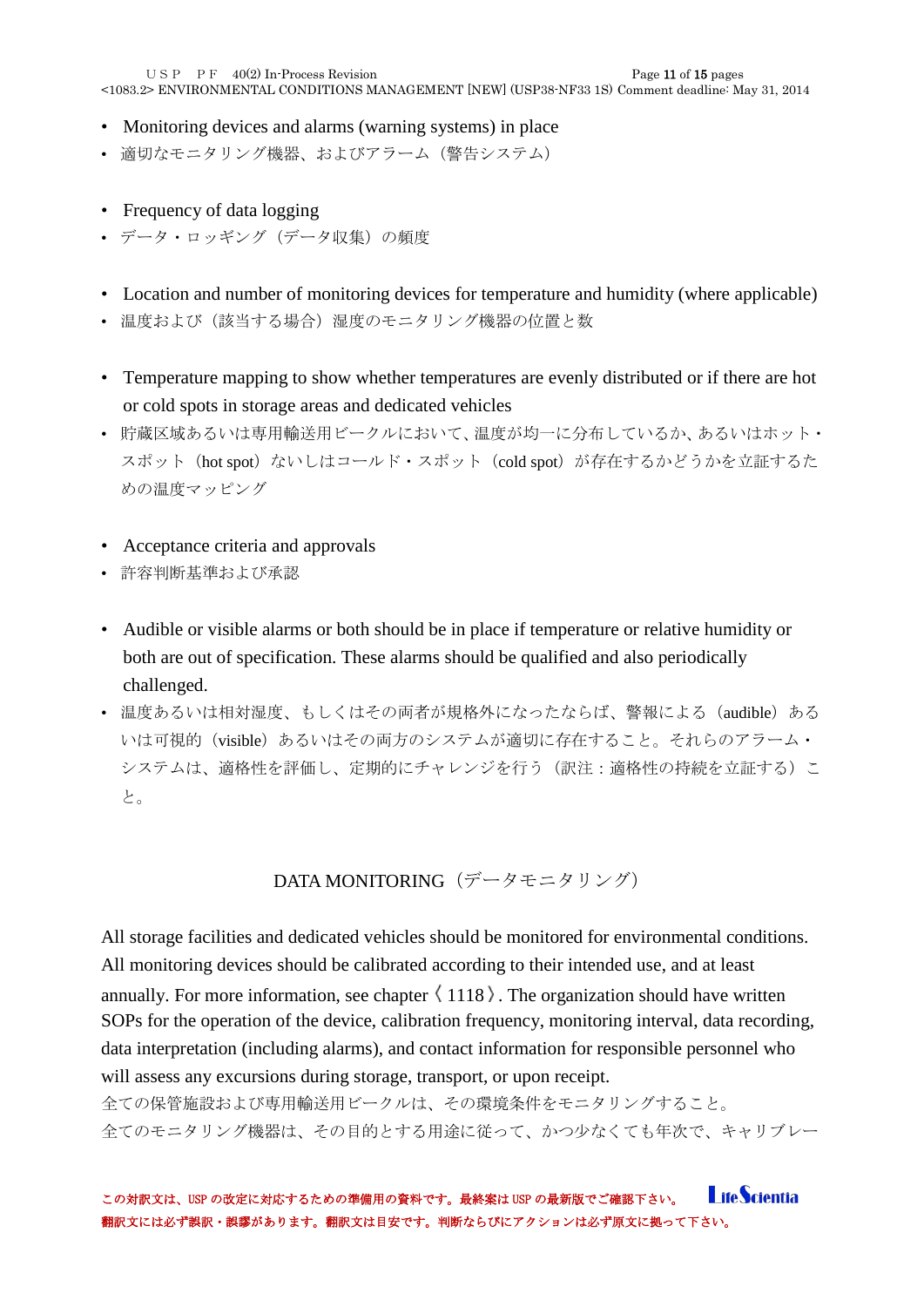トをすること。更に詳細な情報は、chapter <1118> を参照のこと。(それを管理する)組織は、当 該機器の操作、キャリブレーション頻度、モニタリング間隔、データの記録(data recording)、デー タ解釈(data interpretation;アラームを含む)、および責任者(responsible personnel)とのコンタク ト情報についての手順書(written SOPs)を持つこと。責任者には、保管中の一過的逸脱(excursions)、 輸送(transport)あるいは受領(receipt)の際には、連絡をとることになる。

Data loggers or sensors placed inside shipping containers for temperature, relative humidity, or shock and vibration monitoring should be checked and data downloaded (where applicable) upon receipt of the cargo.

Environmental Condition & Delivery Time charts (e.g., temperature vs. time or relative humidity vs. time) are useful tools to check the environmental exposure profile of the cargo during the shipping, transport, and delivery to the customer, and to allow the evaluation of any excursions.

温度、相対湿度、あるいはショックおよび振動のモニタリングのために、発送容器(shipping containers) の内側に設置したデータ・ロッガー (data loggers) あるいはセンサーは、その貨物 (cargo) の受取 前にチェックし、(該当する場合は)データをダウンロードすること。

Environmental Condition & Delivery Time チャート (例えば、温度 vs. 時間、または相対湿度 vs. 時 間)は、顧客への発送(shipping)、輸送(transport)そして配送(delivery)の間の、環境への曝露プ ロフィルをチェックすることや、何らかの一過的逸脱(excursion)の評価を可能とするための、有 益なツールである。

#### SHORT-TERM EXCURSIONS (短期間の一過的逸脱)

<span id="page-11-0"></span>Short-term excursions can occur during distribution. Any excursion should be documented and handled as a nonconformance or deviation report. Product disposition should be established on the basis of an assessment of the excursion (e.g., the temperature or relative humidity to which the material or product was exposed, and for how long), the stability data obtained from traditional stability studies (under accelerated and long-term conditions and performed in accordance with International Conference on Harmonisation (ICH) guidelines), and distribution stability studies (e.g., extremes of temperature, temperature-cycling, and freeze-thaw studies, as appropriate). Combining stability data from long-term and accelerated studies, mean kinetic temperature calculations, temperature excursion studies, and temperature cycling studies should provide the information necessary to evaluate the effect of excursions on material or drug product quality that may occur during the storage and transportation process. Systematic excursions, however, should be handled as corrective and preventive actions  $(CAPAs)$  (see  $\langle 1083.1 \rangle$  $\langle 1083.1 \rangle$  $\langle 1083.1 \rangle$ ).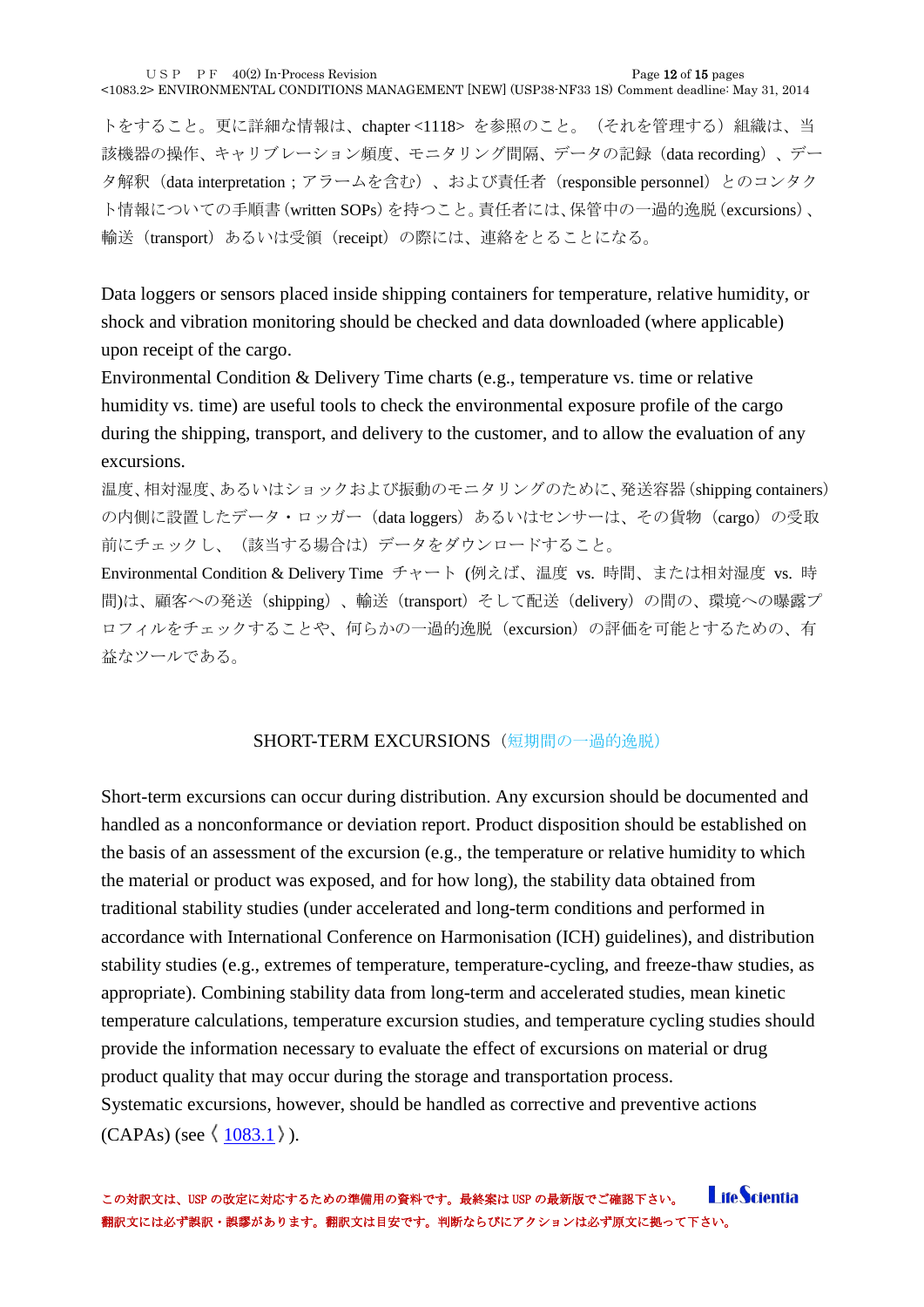USP PF  $40(2)$  In-Process Revision Page 13 of 15 pages

<1083.2> ENVIRONMENTAL CONDITIONS MANAGEMENT [NEW] (USP38-NF33 1S) Comment deadline: May 31, 2014

流通中に短期間の一過的逸脱(excursion)が生じる可能性がある。如何なる一過的逸脱も、不適合 報告書 (nonconformance report) あるいは逸脱報告書 (deviation report) として文書化し、報告するこ と。(訳注:一過的逸脱を生じた?)製品の処置(product disposition)は、以下の事項を考慮して、 制定(establish)すること。

・一過的逸脱の内容の評価:

原料が曝露された温度と相対湿度、およびどの位の時間で曝露されたかを評価する ・トラディショナル(traditional)な安定性調査から得られた安定性データ:

加速および長期的条件で、かつ ICH ガイドラインに従って行われたもの

· 流通安定性調査 (distribution stability studies) :

例えば、極端な温度、温度サイクル、該当する場合は凍結ー解凍調査。

長期および加速調査からの安定性データ(stability data from long-term and accelerated studies)、平均 動力学的温度(mean kinetic temperature calculations,)、温度の一過的逸脱調査(temperature excursion studies) および温度サイクル (temperature cycling studies) の組合せは、保管および輸送の過程で生じ るかも知れない原料または医薬品の品質に関しての一過的逸脱の影響を評価するために必要な情報 を提供すること。

しかしながら、系統的な一過的逸脱 (systematic excursions) は、是正措置と予防措置 (corrective and preventive actions ; CAPAs) として取り扱うべきである。 (<1083.1>参照)

#### APPENDIX(付 属 書)

<span id="page-12-0"></span>In the context of this chapter, the following definitions are used. この章の関連においては、以下に述べる定義で、各用語を使用する。

<span id="page-12-1"></span>Active packaging container (自律的包装容器):

Actively powered systems that use electricity or other energy to maintain a specific temperature range inside an insulated container or enclosure.

: インシュレートした容器あるいは囲い (insulated container or enclosure (insulated container or enclosure)の内側の特定の温度範囲を維持するために、電気あるいは他のエネルギーを使用 して自律的に駆動がされるシステム

<span id="page-12-2"></span>Auxiliary packaging material (補助包装材):

Loose packaging material (e.g., strong cardboard, dunnage, pieces of polystyrene, air bags, bubble wrap) used to protect the material or product from damage during transport.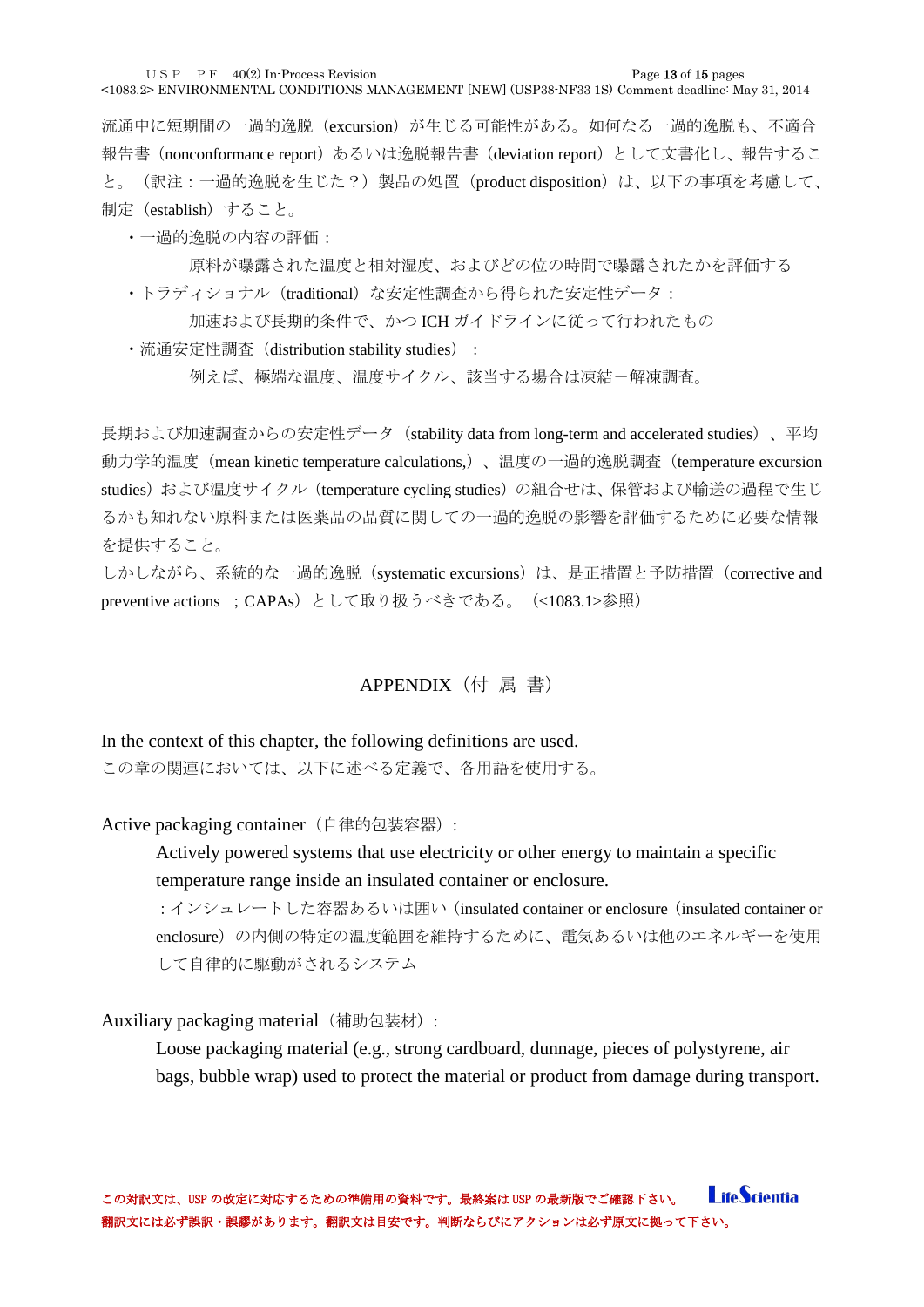:輸送中に損傷から原料あるいは製品を保護するために使用するために、緩やかに適用する 包装材 (例えば、頑丈な段ボール(strong cardboard)、荷敷き(dunnage)、ポリスチレン シート (pieces of polystyrene)、エアーバック (air bags)、気泡シート (bubble wrap))

## <span id="page-13-0"></span>Distribution hazards (流通ハザード):

All environmental factors to which a material or product can be exposed during distribution, such as vibration, pressure, stacking load, temperature, and relative humidity.

:原料あるいは製品が輸送中に曝露されるかもしれない全ての環境因子。例えば、振動 (vibration)、圧力(pressure)、上積み負荷(stacking load)、温度および相対湿度

<span id="page-13-1"></span>Mean kinetic temperature (MKT) (平均動力学的温度):

The single calculated temperature at which the total amount of degradation over a particular period is equal to the sum of the individual degradations that would occur at various temperatures. It is not a simple arithmetic mean. MKT may be considered as an isothermal storage temperature that simulates the nonisothermal effects of storage temperature variation.

:ある期間にわたっての劣化の合計量が、各種温度で生じるであろう個別の劣化の和に等し い、計算により算出された単一の温度。

単純な算術平均(simple arithmetic mean)とは異なる。MKTは、保管温度変動の非等温影響 (nonisothermal effects)をシミュレートする等温保管温度と見做すことが出来るであろう。

<span id="page-13-2"></span>Passive packaging container (他律的包装容器):

Systems that maintain a controlled environment inside an insulated container or enclosure without an external source of energy.

:エネルギーの外部供給源を持たずに、インシュレートした容器あるいは囲い(insulated container or enclosure)の内側の、管理された環境 (controlled environment) を維持するシステ ム

<span id="page-13-3"></span>Performance qualification (PQ) (性能の適格性評価):

The documented verification that facilities, systems, and equipment, as installed, operate robustly and reproducibly within the specification established by the organization. For the purpose of this chapter, performance qualification means all tests designed and executed to determine if the storage rooms and areas, equipment, dedicated temperature-controlled transport vehicles, and shipping containers are suitable for their intended use.